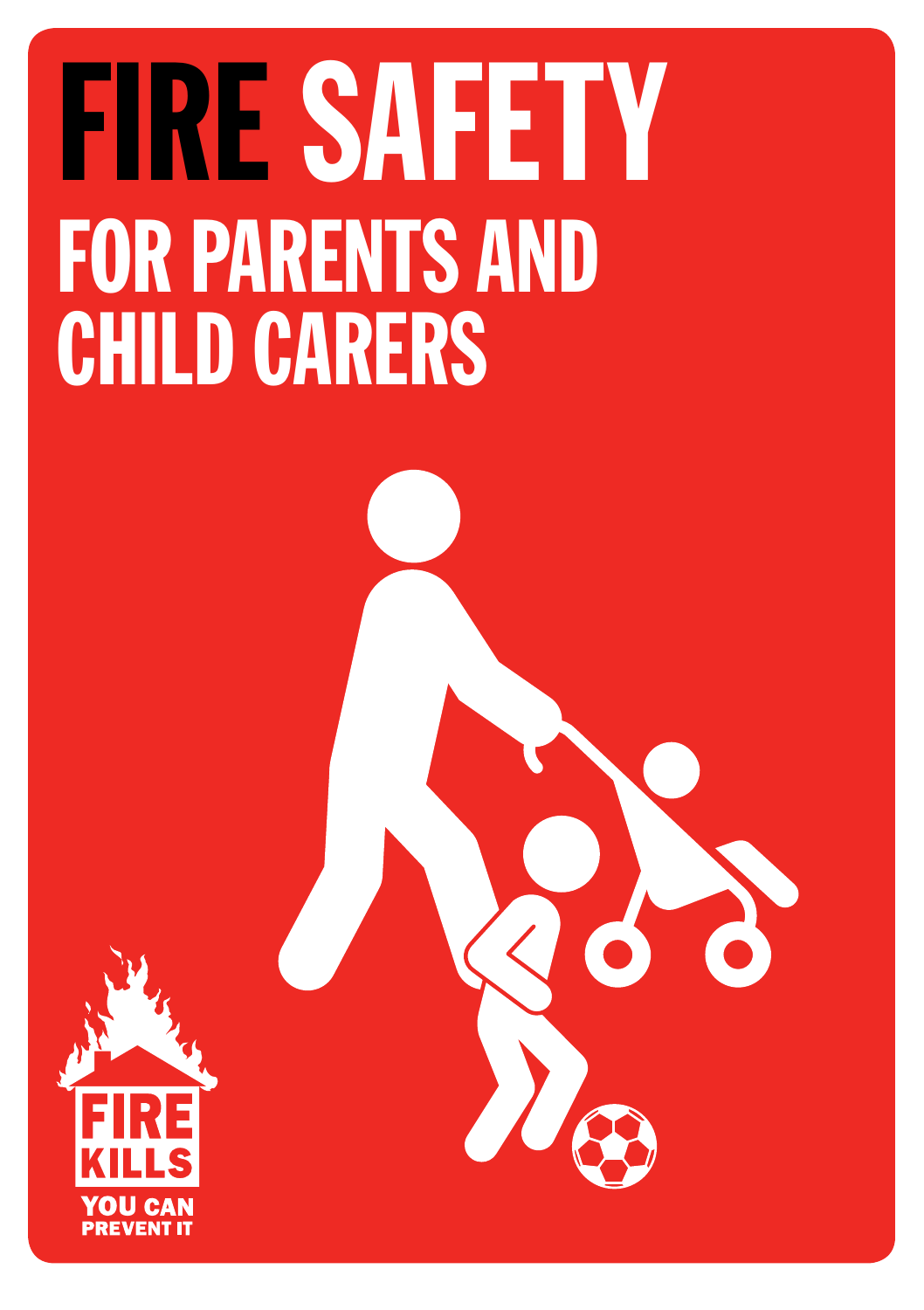## **Did you know?**

#### **• Over 400 children under the age of 11 are injured and 4 are killed in accidental fires in the home in England every year.**

This leaflet has been put together for parents and anyone looking after children, including childminders. The advice and tips provided here supplement our main *Fire Safety in the Home* leaflet.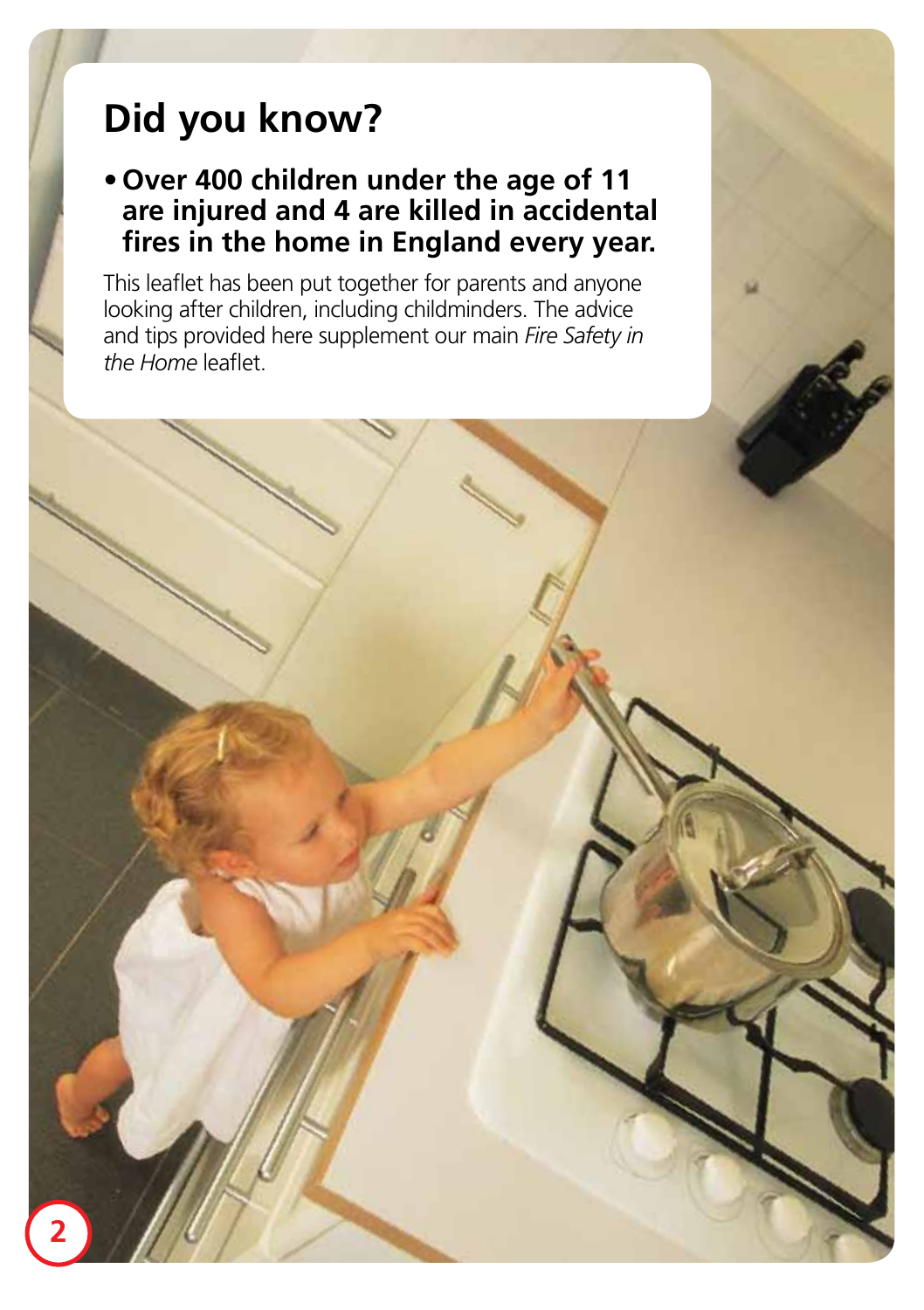## **Reducing risks to children**

#### **Matches, lighters and candles**

- Remember to keep things that can cause fires out of children's reach.
- Position lighted candles and tea lights out of reach of children.

#### **Electrics and heaters**

- Teach children not to poke anything, including fingers, into sockets.
- Consider getting plug guards to cover sockets.
- Make sure electrical appliances (TVs and computers) in children's bedrooms are switched off at night.
- Fit a childproof guard in front of open fires or heaters – the best ones can be fixed to the wall.
- Make sure children don't play near fires or heaters to avoid them getting burnt.

#### **The kitchen**

- As kitchens can be dangerous places for children, avoid leaving them unsupervised.
- Avoid using the front of the hob when small children are around.
- Make sure that saucepan handles don't stick out to avoid them being knocked off.

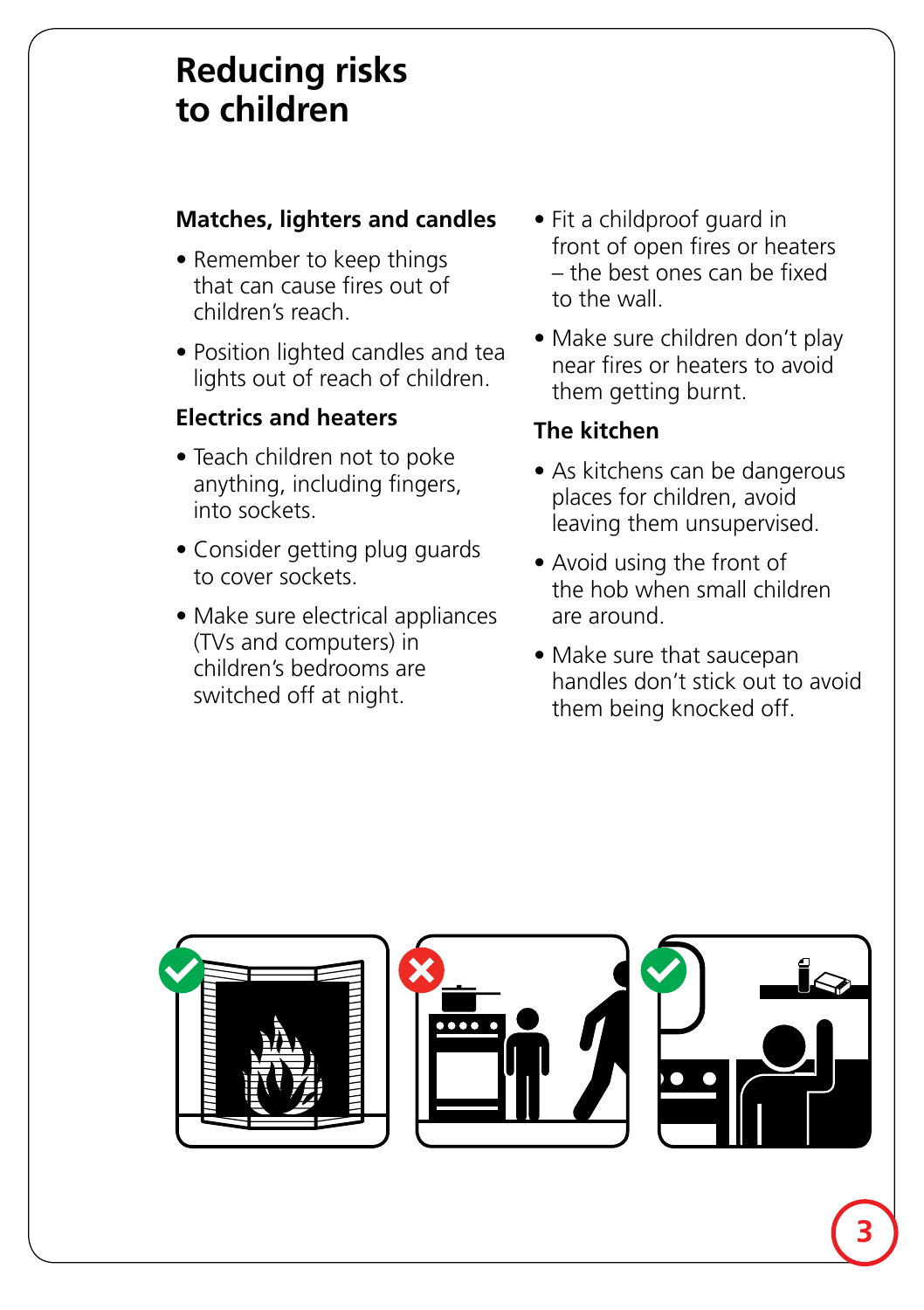### **What your children should know**

You will want to make sure children are always safe. This includes teaching them how to prevent a fire and what to do if there is one.

You will probably need to talk about fire safety with children more than once, to make sure that they have remembered and understood what you have taught them.

As a general rule younger children, around five and below, should be given clear instructions about what they should and shouldn't do. With older children, it's better to explain why.

#### **It's important that they know how to prevent a fire:**

- Not to touch or play with matches, lighters, candles, electrical appliances or sockets.
- To tell a grown up if they see matches or lighters lying around.
- To be extra careful near fires and heaters.
- Never to switch on the cooker.
- Not to touch saucepans.
- Not to put things on top of heaters or lights.

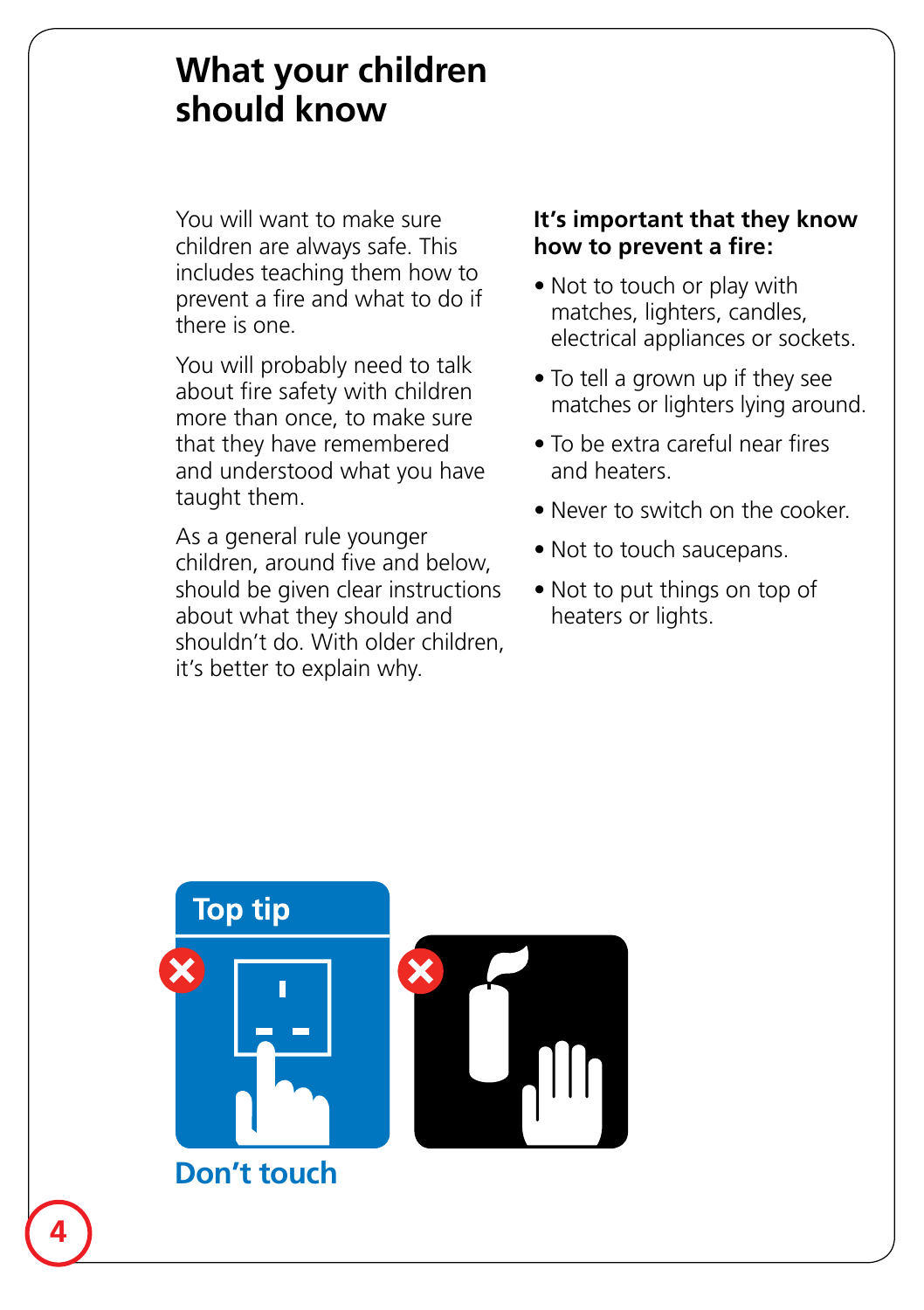**Share these safety messages with your children so they know what to do in the event of a** 

#### **Tell them:**

- If you see smoke or flames tell a grown-up straight away.
- Get out of the building as quickly as you can if there is a fire.
- Don't go back for anything, even toys or pets.
- Find a phone. (You might need to go to the neighbours to find one.)
- Call 999. Ask for the fire and rescue service and tell them your address. (You might want to practise making this call with children and will need to make sure they know their address.)

**STAY OUT** 

- Only call 999 in a real emergency.
- Never hide if there is a fire. Get out as quickly as you can.
- If there's smoke, crawl along the floor (the air will be clearer down there).
- Go into a room with a window if the way out is blocked.

 Put bedding or towels along the bottom of the door to stop smoke getting in.

 Open the window and shout "HELP FIRE".

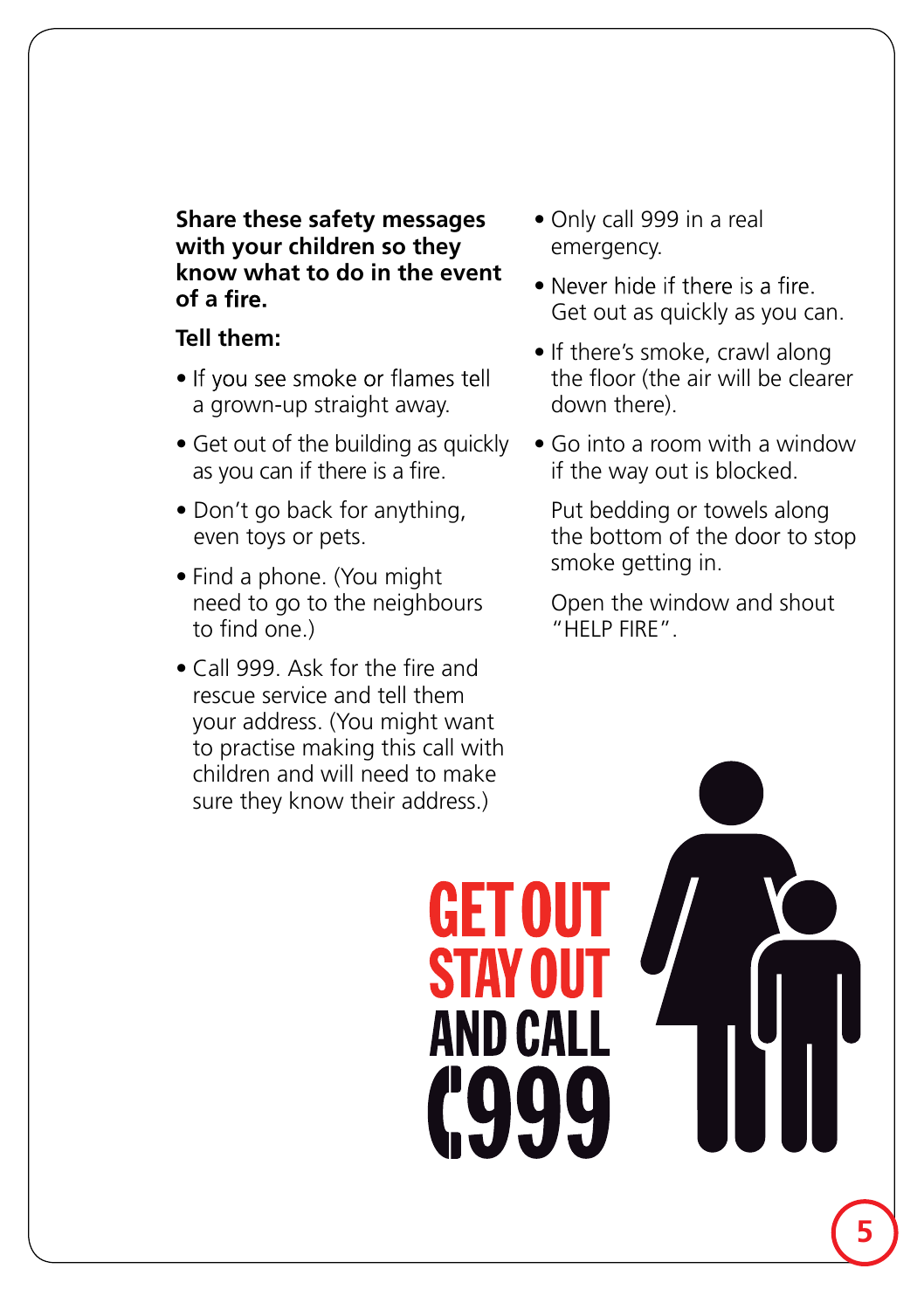## **Make fire safety fun. Practise…**



#### STOP!

**Don't run around, you'll make the flames worse.**



#### DROP!

**Lie down and roll around. It makes it harder for the fire to spread.**



#### ROLL!

**Smother the flames with a heavy material, like a coat or blanket.**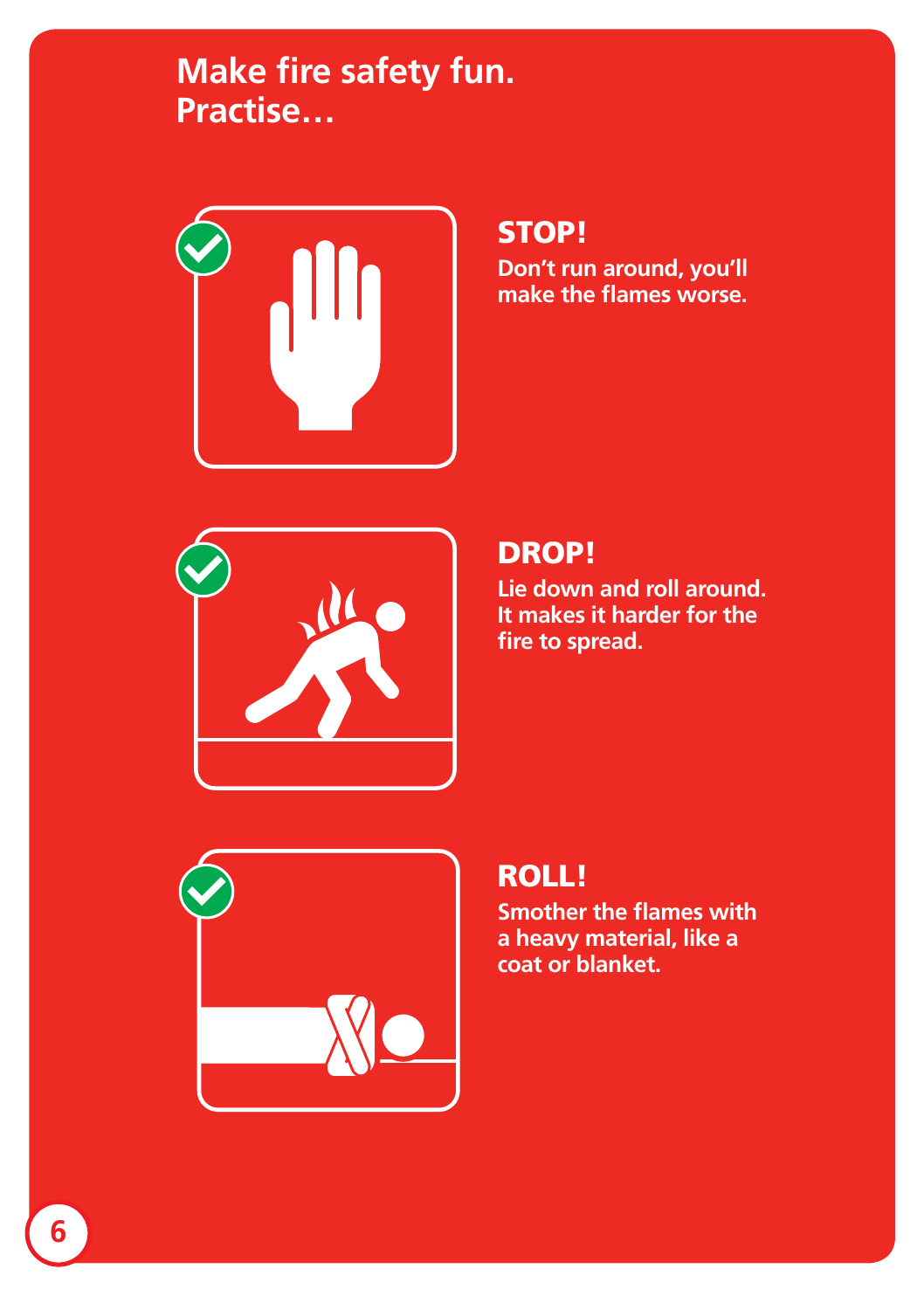## **Have an escape plan**

 **Plan an escape route and make sure that children and childminders or babysitters know it.** 

- Practise the escape plan together with children.
- Be careful to keep all exits clear.
- Think about how you would get out if your escape route is blocked.

**Keep door and window keys where childminders and babysitters can**  find them